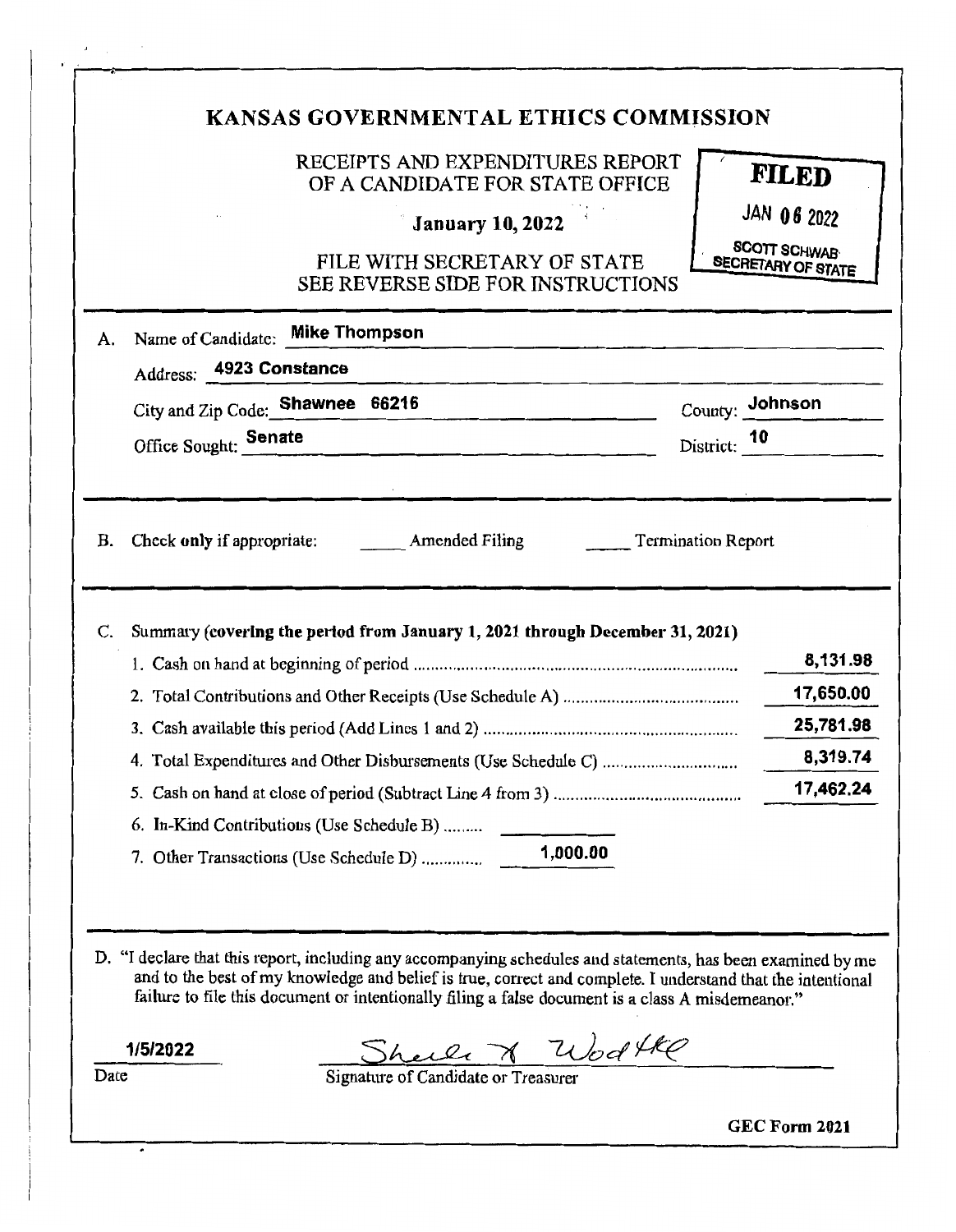| <b>MIKE THOMPSON</b>                    |
|-----------------------------------------|
| <b>SCHEDULE A</b>                       |
| <b>CONTRIBUTIONS AND OTHER RECEIPTS</b> |
| January 1 - December 31, 2021           |

|              |                                                                                     | Occupation of                         |                         |                              |    | <b>Amount of Cash,</b> |
|--------------|-------------------------------------------------------------------------------------|---------------------------------------|-------------------------|------------------------------|----|------------------------|
|              | <b>Name and Address</b>                                                             | <b>Individual Giving</b>              |                         | <b>Check Appropriate Box</b> |    | Check, Loan, or        |
| Date         | of Contributor                                                                      | More Than \$150                       |                         | Cash Check Loan Other        |    | <b>Other Receipt</b>   |
| 8/23/2021    |                                                                                     |                                       |                         |                              |    |                        |
|              | Kansas Rural Independent Telecoms PAC<br>PO Box 4799, Topeka, KS 66604              | <b>PAC</b>                            | x                       |                              | \$ | 1,000.00               |
|              |                                                                                     |                                       |                         |                              |    |                        |
| 8/23/2021    | CHS McPherson Refinery Inc.                                                         |                                       |                         |                              |    |                        |
|              | 2000 S. Main, McPherson, KS 67460                                                   | <b>Business</b>                       | x                       |                              | \$ | 250.00                 |
|              |                                                                                     |                                       |                         |                              |    |                        |
| 8/31/2021    | Delta Dental<br>PO Box 789769, Wichita, KS 67278                                    | <b>Business</b>                       | X                       |                              | \$ | 1,000.00               |
|              |                                                                                     |                                       |                         |                              |    |                        |
| 8/3/2021     | Blue Cross Blue Shield of Kansas City PAC                                           |                                       |                         |                              |    |                        |
|              | 2301 Main St., Kansas City, MO 64108                                                | <b>PAC</b>                            | $\overline{\mathbf{x}}$ |                              | \$ | 500.00                 |
|              |                                                                                     |                                       |                         |                              |    |                        |
| 10/20/21     | Lumen/Century Link Technologies Service Group, LLC<br>PO Box 4065, Monroe, LA 71211 | Telecommunications<br><b>Business</b> | $\overline{\mathbf{x}}$ |                              | \$ |                        |
|              |                                                                                     |                                       |                         |                              |    | 350.00                 |
| 10/27/2021   | Kansas Association of Nurse Anesthetists CRNA PAC                                   |                                       |                         |                              |    |                        |
|              | PO Box 4006, Lawrence, KS 66046                                                     | <b>PAC</b>                            | $\overline{\mathsf{x}}$ |                              | \$ | 500.00                 |
|              |                                                                                     |                                       |                         |                              |    |                        |
|              | 10/14/2021 HCA Kansas Good Government Fund                                          |                                       |                         |                              |    |                        |
|              | 550 N Hillside St., Wichita, KS 67214                                               | <b>PAC</b>                            | $\overline{\mathsf{x}}$ |                              | \$ | 500.00                 |
| 12/7/2021    | Ward Schraeder                                                                      |                                       |                         |                              |    |                        |
|              | 11115 Juniper Dr., Leawood, KS 66211                                                | Devéloper                             |                         | Anedot)                      | \$ | 250.00                 |
|              |                                                                                     |                                       |                         |                              |    |                        |
| 10/14/2021 1 | Blue Cross Blue Shield of Kansas                                                    |                                       |                         |                              |    |                        |
|              | 1133 SW Topeka Blvd., Topeka, KS 66629                                              | Insurance Company                     | $\overline{\mathsf{x}}$ |                              | \$ | 500.00                 |
| 12/1/2021    | Midwest Health, Inc.                                                                |                                       |                         |                              |    |                        |
|              | 3024 SW Wanamaker Rd., Topeka, KS 66614                                             | Assisted Living Company               | x                       |                              | \$ | 400.00                 |
|              |                                                                                     |                                       |                         |                              |    |                        |
|              | 10/28/2021   BNSF Railway Co.<br>2500 Lou Menk Drive, Forth Worth, TX 76131         |                                       | $\overline{\mathbf{x}}$ |                              |    | 600.00                 |
|              |                                                                                     | Railroad Company                      |                         |                              | \$ |                        |
| 8/13/2021    | Kansas Cable PAC                                                                    |                                       |                         |                              |    |                        |
|              | 900 S Kansas Ave., Topeka KS 66612                                                  | <b>PAC</b>                            | $\overline{\mathsf{x}}$ |                              | \$ | 500.00                 |
|              |                                                                                     |                                       |                         |                              |    |                        |
| 7/29/2021    | T-Mobile USA, Inc.<br>12920 SE 38th St., Bellevue, WA 98006                         | <b>Telecommunications</b>             | x                       |                              | \$ | 500.00                 |
|              |                                                                                     | <b>Business</b>                       |                         |                              |    |                        |
|              | 11/20/2020 Microsoft Corporation Stakeholders Voluntary PAC                         |                                       |                         |                              |    |                        |
|              | 3720 159th Ave. NE, Redmond, WA 98052                                               | PAC                                   | x                       |                              | \$ | 400.00                 |
|              |                                                                                     |                                       |                         |                              |    |                        |
| 7/1/2021     | Comcast-                                                                            | Communications                        | $\overline{\mathbf{x}}$ |                              |    | 500.00                 |
|              | 1701 JFK Blvd., Philadelphia, PA 19103                                              | <b>Business</b>                       |                         |                              | \$ |                        |
| 8/17/2021    | Cox Communications                                                                  | Communications                        |                         |                              |    |                        |
|              | 901 S George Washington Blvd., Wichita KS 67211                                     | <b>Business</b>                       | х                       |                              | \$ | 500.00                 |
| 8/26/2021    | Kansas Health Care Assoc. PAC                                                       |                                       |                         |                              |    |                        |
|              | 1100 SW Gage Blvd., Topeka KS 66604                                                 | <b>PAC</b>                            | X                       |                              | \$ | 500.00                 |
|              |                                                                                     |                                       |                         |                              |    |                        |
|              | 11/11/2021 Hy-Vee Employees PAC                                                     |                                       |                         |                              |    |                        |
|              | 5820 Westown Pkwy., West Des Moines, 1A 50266                                       | <b>PAC</b>                            | $\overline{\mathbf{x}}$ |                              | S  | 250.00                 |
| 11/10/2021   | Kansas Automobile Dealers PAC                                                       |                                       |                         |                              |    |                        |
|              | 731 S Kansas Ave., Topeka KS 66603                                                  | PAC                                   | X                       |                              | \$ | 250.00                 |
|              |                                                                                     |                                       |                         |                              |    |                        |
| 9/13/2021    | Credit Union PAC of KS                                                              |                                       |                         |                              |    |                        |
|              | 901 SW Topeka Blvd., Topeka KS 66612                                                | PAC                                   | x                       |                              | s  | 250.00                 |
| 11/16/2021   | PAC of Kansas Opthamologists                                                        |                                       |                         |                              |    |                        |
|              | 10 W Philip Rd., Vernon Hills, Il 60061                                             | <b>PAC</b>                            | x                       |                              | \$ | 500.00                 |
|              |                                                                                     |                                       |                         |                              |    |                        |
| 9/21/2021    | <b>Pizer PAC</b>                                                                    |                                       |                         |                              |    |                        |
|              | 235 East 42nd St., New York, NY 10017<br>*RETURNED - see schedule C                 | PAC                                   | х                       |                              |    |                        |
|              |                                                                                     |                                       |                         |                              | s  | 500.00                 |
|              |                                                                                     |                                       |                         |                              |    |                        |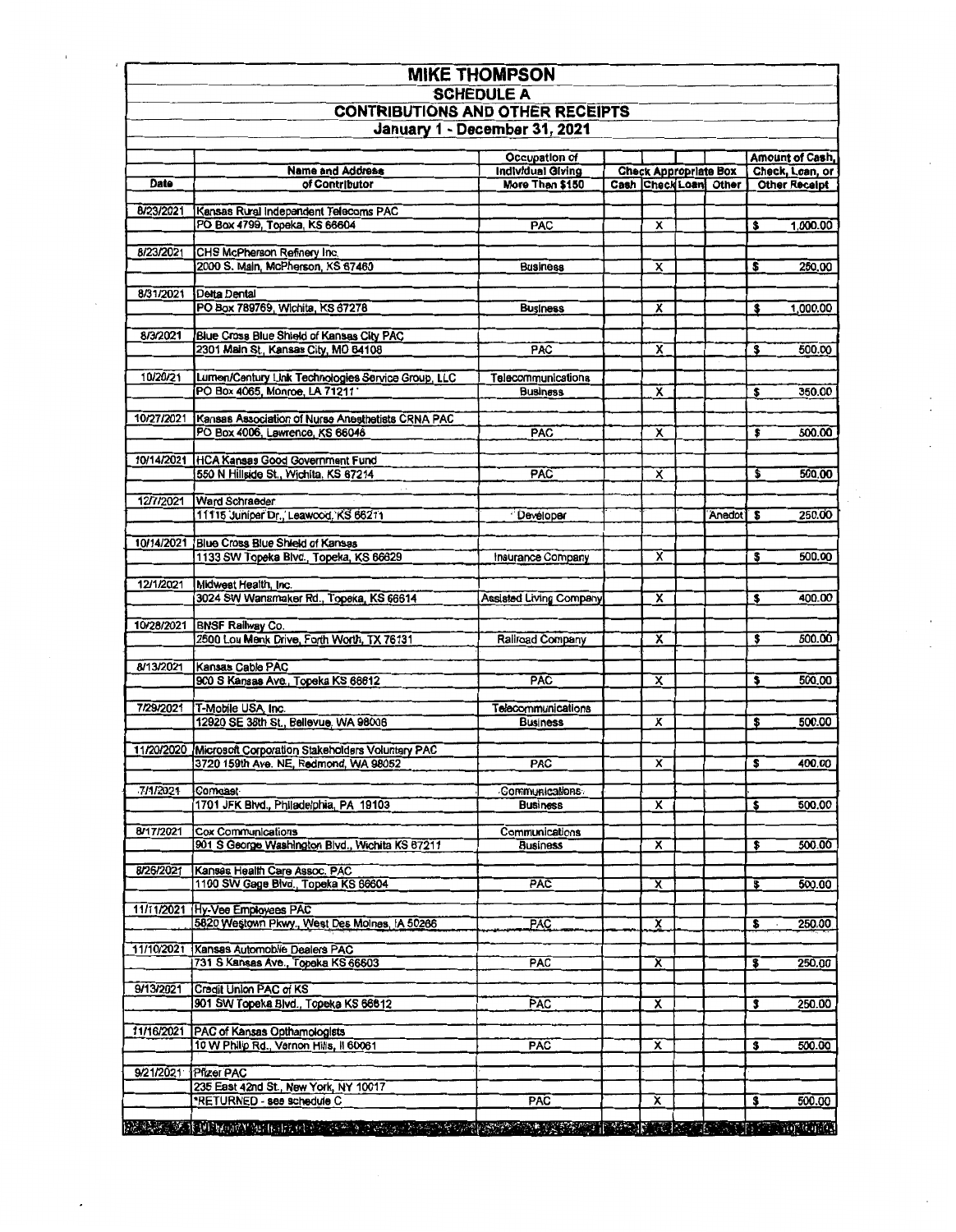| <b>MIKE THOMPSON</b>                                         |                                                                                                       |                                |  |                         |  |                               |    |                      |
|--------------------------------------------------------------|-------------------------------------------------------------------------------------------------------|--------------------------------|--|-------------------------|--|-------------------------------|----|----------------------|
| <b>SCHEDULE A</b><br><b>CONTRIBUTIONS AND OTHER RECEIPTS</b> |                                                                                                       |                                |  |                         |  |                               |    |                      |
|                                                              |                                                                                                       |                                |  |                         |  | January 1 - December 31, 2021 |    |                      |
|                                                              | <b>Occupation of</b><br><b>Amount of Cash,</b>                                                        |                                |  |                         |  |                               |    |                      |
|                                                              | <b>Name and Address</b>                                                                               | <b>Individual Giving</b>       |  |                         |  | <b>Check Appropriate Box</b>  |    | Check, Loan, or      |
| Date                                                         | of Contributor                                                                                        | More Than \$150                |  |                         |  | Cash CheckLoan Other          |    | <b>Other Receipt</b> |
| 10/14/2021                                                   | Whitney Damron P.A.                                                                                   |                                |  |                         |  |                               |    |                      |
|                                                              | 919 S Kansas Ave., Topeka KS 66612                                                                    | Business                       |  | $\overline{\mathbf{x}}$ |  |                               | \$ | 250.00               |
| 12/12/2021                                                   | Prairie Band Potawatomi Nation                                                                        |                                |  |                         |  |                               |    |                      |
|                                                              | 16281 Q Road, Mayetta, KS 66509                                                                       | Indian Nation                  |  | x                       |  |                               | \$ | 250.00               |
|                                                              |                                                                                                       |                                |  |                         |  |                               |    |                      |
|                                                              | 12/11/2021 Atmos Energy Corporation PAC                                                               |                                |  |                         |  |                               |    |                      |
|                                                              | 5430 LBJ Freeway, Ste 160, Dallas TX 75240                                                            | <b>PAC</b>                     |  | X                       |  |                               | \$ | 500.00               |
|                                                              | 12/15/2021 ITC Great Plains                                                                           |                                |  |                         |  |                               |    |                      |
|                                                              | 27175 Energy Way, Novi, MI 48377                                                                      | Transmission utilly business   |  | X                       |  |                               | \$ | 250.00               |
|                                                              |                                                                                                       |                                |  |                         |  |                               |    |                      |
| 12/15/2021                                                   | CVS Health<br>1 CVS Dr., MC287 Woonsocket, RI 02895                                                   | Retail pharmacy business       |  | х                       |  |                               | \$ | 500.00               |
|                                                              |                                                                                                       |                                |  |                         |  |                               |    |                      |
| 12/28/2021                                                   | <b>Charter Communications</b>                                                                         | Telecommunications             |  |                         |  |                               |    |                      |
|                                                              | 6555 Winchester Ave., Kansas City, MO 64133                                                           | business                       |  | x                       |  |                               | \$ | 300.00               |
| 12/28/2021                                                   | Kansas Bail Agents Assoc.                                                                             |                                |  |                         |  |                               |    |                      |
|                                                              | 158 N 8th St., Salina, KS 67401                                                                       | PAC                            |  | x                       |  |                               | s  | 250.00               |
|                                                              |                                                                                                       |                                |  |                         |  |                               |    |                      |
|                                                              | 12/26/2021 Smile Direct Club                                                                          |                                |  |                         |  |                               |    |                      |
|                                                              | 414 Union St., Ste 800, Nashville, TN 37219                                                           | <b>Dental Business</b>         |  | х                       |  |                               | \$ | 250.00               |
| 12/22/2021                                                   | Kansas Dental Assoc. PAC                                                                              |                                |  |                         |  |                               |    |                      |
|                                                              | 5200 SW Huntoon St., Topeka, KS 66604                                                                 | <b>PAC</b>                     |  | x                       |  |                               | s  | 250.00               |
| 12/22/2021                                                   | Teledoc Health, Inc. PAC                                                                              |                                |  |                         |  |                               |    |                      |
|                                                              | 28 Liberty Ship Way, Ste. 2815, Sausalito, CA 94965                                                   | PAC                            |  | x                       |  |                               | \$ | 250.00               |
|                                                              |                                                                                                       |                                |  |                         |  |                               |    |                      |
| 12/24/2021                                                   | Kansas Comm. For Rural Electrification                                                                |                                |  |                         |  |                               |    |                      |
|                                                              | PO Box 790, Meade, KS 67864                                                                           | PAC                            |  | x                       |  |                               | \$ | 350.00               |
| 12/20/2021                                                   | <b>Stray Dog PAC of Kansas</b>                                                                        |                                |  |                         |  |                               |    |                      |
|                                                              | 11460 Tomahawk Creek Pkwy, Leawood, KS 66211                                                          | <b>PAC</b>                     |  | x                       |  |                               | \$ | 100.00               |
|                                                              | 12/20/2021 Scott Consulting                                                                           |                                |  |                         |  |                               |    |                      |
|                                                              | 4517 Nicklaus Dr., Lawrence, KS 66047                                                                 | <b>Public Affairs Business</b> |  | x                       |  |                               | \$ | 1,000.00             |
|                                                              |                                                                                                       |                                |  |                         |  |                               |    |                      |
|                                                              | 12/20/2021 Lewis Legal News, Inc.                                                                     |                                |  |                         |  |                               |    |                      |
|                                                              | 1701 E Cedar St., Ste. 111, Olathe, KS 66062                                                          | <b>Publishing Business</b>     |  | x                       |  |                               | \$ | 1,000.00             |
| 11/24/2021                                                   | <b>Blue Cross Blue Shield KANSAS</b>                                                                  |                                |  |                         |  |                               |    |                      |
|                                                              | 1133 SW Topeka Blvd., Topeka, KS 66629                                                                | Insurance Business             |  | $\overline{\mathbf{x}}$ |  |                               | \$ | 500.00               |
| 12/8/2021                                                    | AT&T Services, Inc.                                                                                   | Telecommunications             |  |                         |  |                               |    |                      |
|                                                              | 220 SE 6th Ave., Topeka, KS 66286                                                                     | <b>Business</b>                |  | π                       |  |                               | \$ | 500.00               |
|                                                              |                                                                                                       |                                |  |                         |  |                               |    |                      |
| 12/6/2021                                                    | Kansas Independent Pharmacy PAC<br>3512 SW Fairlawn Rd., Topeka, KS 66614                             |                                |  |                         |  |                               |    |                      |
|                                                              |                                                                                                       | <b>PAC</b>                     |  | х                       |  |                               | \$ | 500.00               |
| 11/30/2021                                                   | American Property Casualty Insurance Assoc. PAC                                                       |                                |  |                         |  |                               |    |                      |
|                                                              | 8700 West Bryn Mawr Ave., Chicago, IL 60631                                                           | PAC                            |  | X                       |  |                               | \$ | 250,00               |
|                                                              |                                                                                                       |                                |  |                         |  |                               |    |                      |
|                                                              |                                                                                                       |                                |  |                         |  |                               |    |                      |
|                                                              |                                                                                                       |                                |  |                         |  |                               |    |                      |
|                                                              |                                                                                                       |                                |  |                         |  |                               |    |                      |
|                                                              |                                                                                                       |                                |  |                         |  |                               |    |                      |
|                                                              |                                                                                                       |                                |  |                         |  |                               |    |                      |
|                                                              |                                                                                                       |                                |  |                         |  |                               |    |                      |
|                                                              | TERS ESTABLITUORIN IN LUI LERKOTTOROKO ALIISTORIKO LORUNGIN TAIKON ALIIKUN KENTERI KUNINGUN MATERIALI |                                |  |                         |  |                               |    |                      |
|                                                              | <b>Total Itemized Receipts for Period</b><br>Total Uniternized Contributions (\$50 or less)           |                                |  |                         |  |                               | s  | 17,650,00            |
|                                                              | Sales of Political Materials (Unitemized)                                                             |                                |  |                         |  |                               | s  |                      |
|                                                              | Total Contributions When Contributor not Known                                                        |                                |  |                         |  |                               | \$ |                      |
|                                                              | <b>乾燥粒茶添为花灯的</b> 日 (0)开采方面和手机(0)喷涂和含盐的涂面清清的糖粒 <i>素有味温和水果或</i> 或脂肪酸酯或或脂肪酸的医变成有量或物质不同的量                 |                                |  |                         |  |                               |    |                      |

 $\epsilon_{\rm{eff}}$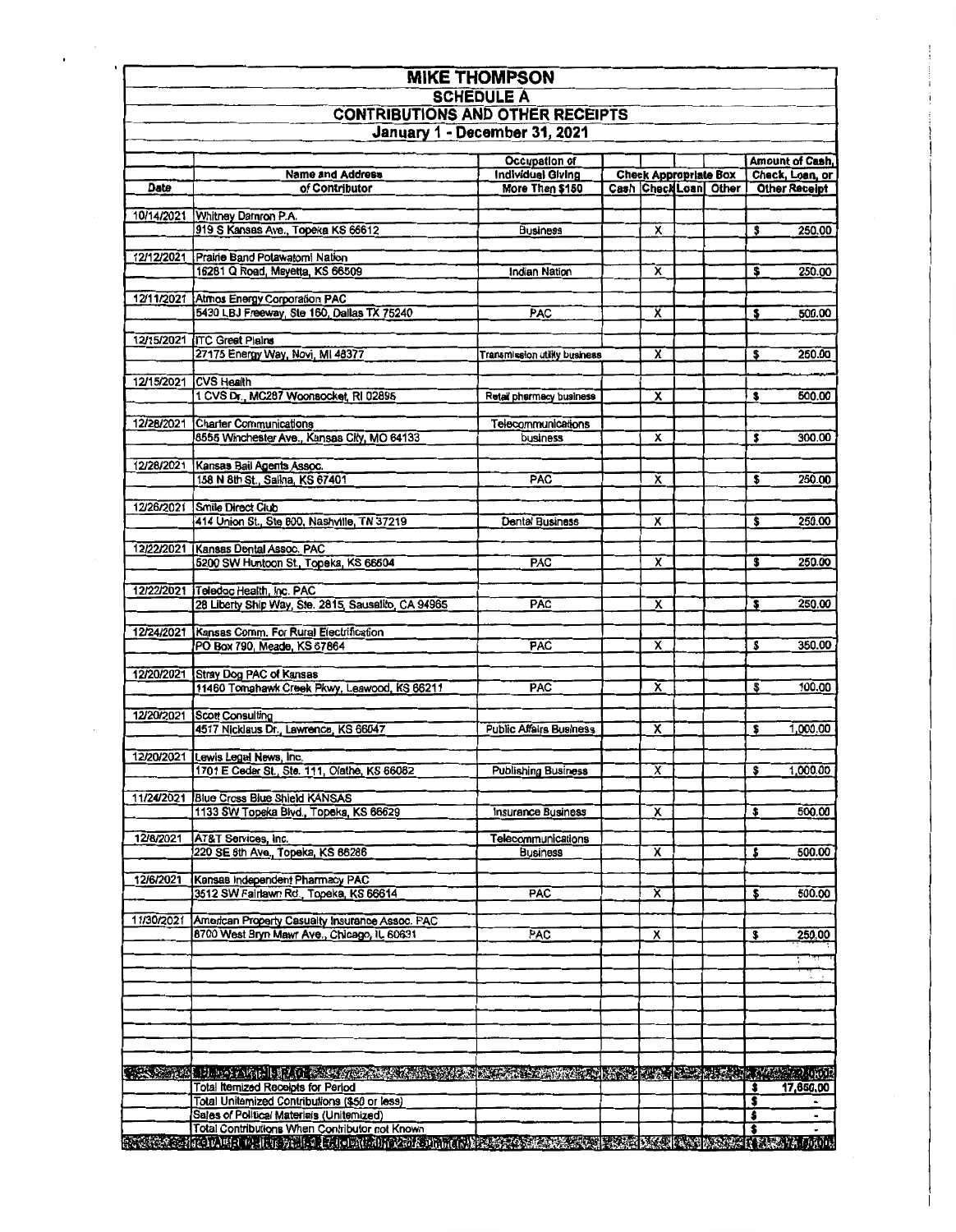## **MIKE THOMPSON SCHEDULE C EXPENDITURES AND OTHER DISBURSEMENTS January 1 - December 31, 2021**

 $\epsilon \rightarrow \epsilon$ 

|            |                                                             | <b>Purpose of Expenditure</b> |          |
|------------|-------------------------------------------------------------|-------------------------------|----------|
| Date       | <b>Name and Address</b>                                     | or Disbursement               | Amount   |
|            |                                                             |                               |          |
| 1/5/21     | Smashpop Creative                                           |                               |          |
|            | 1524 NE Deer Ct., Lees Summit, MO 64086                     | <b>Video Shoot</b>            | 669.50   |
| 1/5/20     |                                                             |                               |          |
|            | <b>Mike Thompson</b><br>4923 Constance, Shawnee KS 66216    | Loan Repay - see schedule D   | 1,000.00 |
|            |                                                             |                               |          |
| 1/5/20     | <b>Office Max</b>                                           |                               |          |
|            | 5830 Antioch Rd, Merriam, KS 66202                          | <b>Office supplies</b>        | 258.81   |
|            |                                                             |                               |          |
| 1/9/21     | Kansas Truth Caucus                                         |                               |          |
|            | 300 W 10th Ave, Topeka, KS 66612                            | Annual dues                   | 300.00   |
|            |                                                             |                               |          |
| 1/14/21    | <b>KLEAR</b>                                                |                               |          |
|            | Topeka, KS 66612                                            | 2021 Membership               | 300.00   |
|            |                                                             |                               |          |
| 3/10/21    | <b>Hawver News</b><br>300 SW 10th Ave, Topeka, KS 66612     | 2021 subscription             | 200.00   |
|            |                                                             |                               |          |
| 3/25/21    | The Pennant                                                 |                               |          |
|            | 915 S Kansas Ave, Topeka, KS 66612                          | Dinner with leadership        | 54.21    |
|            |                                                             |                               |          |
| 4/16/21    | <b>USPS</b>                                                 |                               |          |
|            | 22015 W 66th St., Shawnee KS 66226                          | PO Box Rental fee             | 94.00    |
|            |                                                             |                               |          |
| 6/4/21     | <b>Singularis</b>                                           |                               |          |
|            | PO Box 9265, Shawnee Mission, KS 66201                      | <b>Email newsletters</b>      | 800.00   |
|            |                                                             |                               |          |
| 6/30/21    | Ken Doll Photography<br>530 SW Danbury Ln, Topeka, KS 66606 | Senate Photo                  | 54.58    |
|            |                                                             |                               |          |
| 9/29/21    | <b>Singularis Group</b>                                     |                               |          |
|            | 11635 W 83rd Terrace, Overland Park, KS 66214               | Printing                      | 274.30   |
|            |                                                             |                               |          |
| 10/6/21    | Phillips 66                                                 |                               |          |
|            | 12941 Shawnee Mission Pkwy, Shawnee, KS 66216               | Gas                           | 52.00    |
|            |                                                             |                               |          |
| 10/18/21   | <b>USPS</b>                                                 |                               |          |
|            | 22015 W 66th St., Shawnee KS 66226                          | PO Box Rental fee             | 94.00    |
| 10/19/21   | <b>Mike Thompson</b>                                        |                               |          |
|            | 4923 Constance, Shawnee KS 66216                            | Mileage reimbursement         | 2,490.32 |
|            |                                                             |                               |          |
| 11/11/2021 | Hawver's Capitol Report                                     |                               |          |
|            | 3823 SW Wood Valley Dr., Topeka KS 66610                    | News subscription             | 180.00   |
|            |                                                             |                               |          |
|            | NAS PROVINCINA NA DEVENISSA                                 | BAR REAL IS                   | 将最大に?    |
|            |                                                             |                               |          |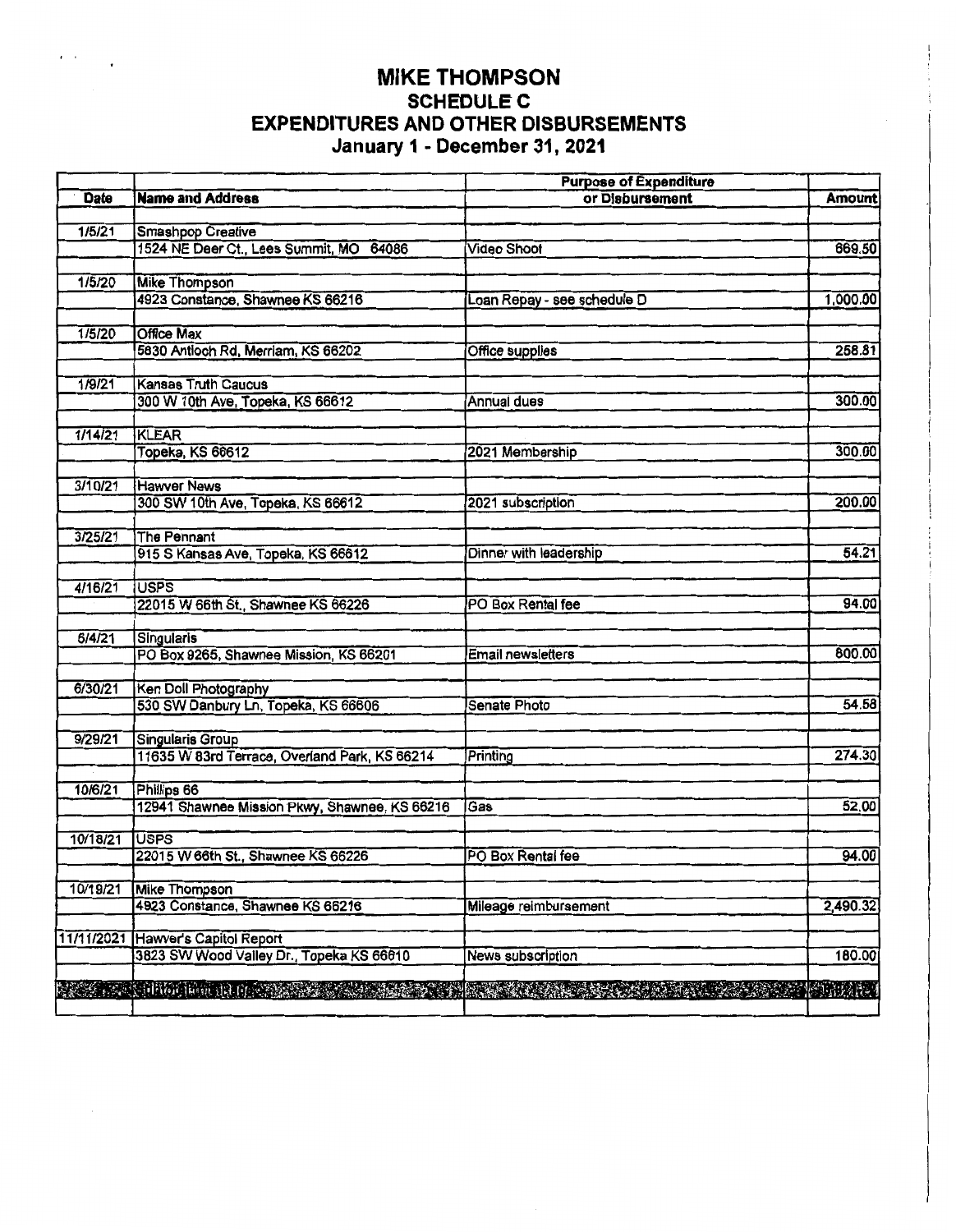## MIKE THOMPSON SCHEDULE C EXPENDITURES AND OTHER DISBURSEMENTS January 1 - December 31, 2021

 $\alpha = \alpha = 1$ 

|          |                                                                                                                                     | <b>Purpose of Expenditure</b><br>or Disbursement                                                              |               |  |  |  |
|----------|-------------------------------------------------------------------------------------------------------------------------------------|---------------------------------------------------------------------------------------------------------------|---------------|--|--|--|
| Date     | <b>Name and Address</b>                                                                                                             |                                                                                                               | <b>Amount</b> |  |  |  |
|          |                                                                                                                                     |                                                                                                               |               |  |  |  |
| 10/27/21 | <b>Pfizer PAC</b>                                                                                                                   |                                                                                                               |               |  |  |  |
|          | 235 East 42nd St., New York, NY 10017                                                                                               | <b>Returned donation</b>                                                                                      | 500.00        |  |  |  |
|          |                                                                                                                                     |                                                                                                               |               |  |  |  |
| 12/31/21 | <b>USPS</b>                                                                                                                         |                                                                                                               |               |  |  |  |
|          | 6201 Nieman Rd., Shawnee, KS 66203                                                                                                  | <b>Stamps</b>                                                                                                 | 58.00         |  |  |  |
|          |                                                                                                                                     |                                                                                                               |               |  |  |  |
|          |                                                                                                                                     |                                                                                                               |               |  |  |  |
|          |                                                                                                                                     |                                                                                                               |               |  |  |  |
|          |                                                                                                                                     |                                                                                                               |               |  |  |  |
|          |                                                                                                                                     |                                                                                                               |               |  |  |  |
|          |                                                                                                                                     |                                                                                                               |               |  |  |  |
|          |                                                                                                                                     |                                                                                                               |               |  |  |  |
|          |                                                                                                                                     |                                                                                                               |               |  |  |  |
|          |                                                                                                                                     |                                                                                                               |               |  |  |  |
|          |                                                                                                                                     |                                                                                                               |               |  |  |  |
|          |                                                                                                                                     |                                                                                                               |               |  |  |  |
|          |                                                                                                                                     |                                                                                                               |               |  |  |  |
|          |                                                                                                                                     |                                                                                                               |               |  |  |  |
|          |                                                                                                                                     |                                                                                                               |               |  |  |  |
|          |                                                                                                                                     |                                                                                                               |               |  |  |  |
|          |                                                                                                                                     |                                                                                                               |               |  |  |  |
|          |                                                                                                                                     |                                                                                                               |               |  |  |  |
|          |                                                                                                                                     |                                                                                                               |               |  |  |  |
|          |                                                                                                                                     |                                                                                                               |               |  |  |  |
|          |                                                                                                                                     |                                                                                                               |               |  |  |  |
|          |                                                                                                                                     |                                                                                                               |               |  |  |  |
|          |                                                                                                                                     |                                                                                                               |               |  |  |  |
|          |                                                                                                                                     |                                                                                                               |               |  |  |  |
|          |                                                                                                                                     |                                                                                                               |               |  |  |  |
|          |                                                                                                                                     |                                                                                                               |               |  |  |  |
|          |                                                                                                                                     |                                                                                                               |               |  |  |  |
|          |                                                                                                                                     |                                                                                                               |               |  |  |  |
|          |                                                                                                                                     |                                                                                                               |               |  |  |  |
|          |                                                                                                                                     |                                                                                                               |               |  |  |  |
|          |                                                                                                                                     |                                                                                                               |               |  |  |  |
|          |                                                                                                                                     |                                                                                                               |               |  |  |  |
|          |                                                                                                                                     |                                                                                                               |               |  |  |  |
|          |                                                                                                                                     |                                                                                                               |               |  |  |  |
|          |                                                                                                                                     |                                                                                                               |               |  |  |  |
|          |                                                                                                                                     |                                                                                                               |               |  |  |  |
|          |                                                                                                                                     |                                                                                                               |               |  |  |  |
|          |                                                                                                                                     |                                                                                                               |               |  |  |  |
|          |                                                                                                                                     |                                                                                                               |               |  |  |  |
|          |                                                                                                                                     |                                                                                                               |               |  |  |  |
|          |                                                                                                                                     |                                                                                                               |               |  |  |  |
|          |                                                                                                                                     | <b>START BEFORE THE STATION</b>                                                                               |               |  |  |  |
|          | Total itemized Expenditures This Period<br>Total itemized Expenditures This Period<br>Total Unitemized Expenditures of \$50 or less |                                                                                                               | 7,379.72      |  |  |  |
|          |                                                                                                                                     |                                                                                                               | 940.02        |  |  |  |
|          |                                                                                                                                     |                                                                                                               |               |  |  |  |
|          |                                                                                                                                     | <u>NGC 18-A DINING 2-A ONE AN INIS OF A CONSERVANCE AND THE ASIA UNION AND SALE AS A SALE AND A LATING AN</u> |               |  |  |  |
|          |                                                                                                                                     |                                                                                                               |               |  |  |  |